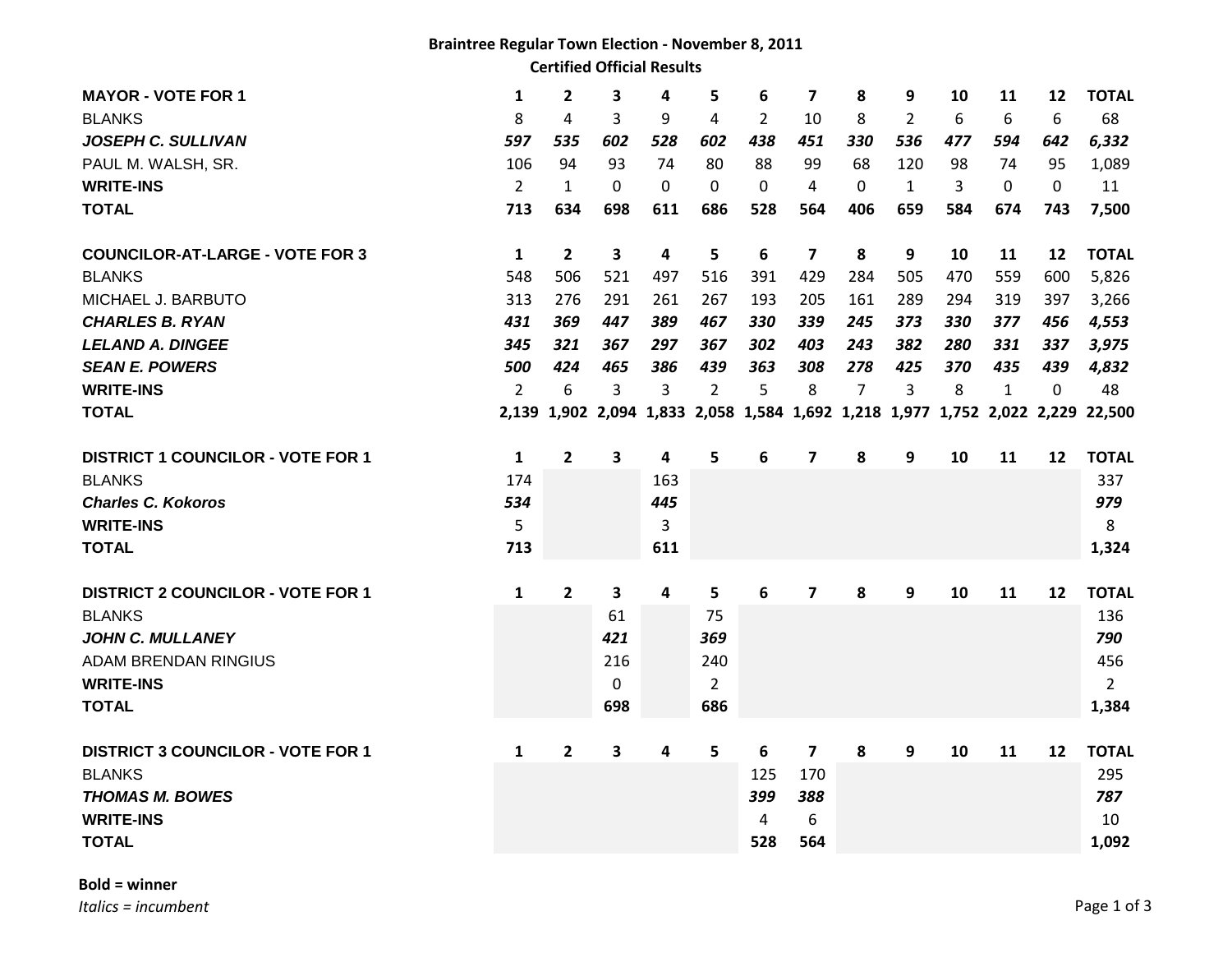## **Braintree Regular Town Election - November 8, 2011 Certified Official Results**

| <b>DISTRICT 4 COUNCILOR - VOTE FOR 1</b><br><b>BLANKS</b><br>HENRY N. JOYCE, JR.<br>STEPHEN C. O'BRIEN<br><b>WRITE-INS</b><br><b>TOTAL</b> | 1   | $\overline{\mathbf{2}}$ | 3   | 4   | 5   | 6   | $\overline{\mathbf{z}}$ | 8<br>23<br>275<br>107<br>$\mathbf{1}$<br>406 | 9<br>62<br>335<br>261<br>$\mathbf{1}$<br>659 | 10             | 11  | 12  | <b>TOTAL</b><br>85<br>610<br>368<br>$\overline{2}$<br>1,065                    |
|--------------------------------------------------------------------------------------------------------------------------------------------|-----|-------------------------|-----|-----|-----|-----|-------------------------|----------------------------------------------|----------------------------------------------|----------------|-----|-----|--------------------------------------------------------------------------------|
| <b>DISTRICT 5 COUNCILOR - VOTE FOR 1</b>                                                                                                   | 1   | $\overline{2}$          | 3   | 4   | 5   | 6   | 7                       | 8                                            | 9                                            | 10             | 11  | 12  | <b>TOTAL</b>                                                                   |
| <b>BLANKS</b>                                                                                                                              |     | 59                      |     |     |     |     |                         |                                              |                                              | 36             |     |     | 95                                                                             |
| <b>RONALD E. DENAPOLI</b>                                                                                                                  |     | 256                     |     |     |     |     |                         |                                              |                                              | 231            |     |     | 487                                                                            |
| WILLIAM P. SWEENEY, II                                                                                                                     |     | 182                     |     |     |     |     |                         |                                              |                                              | 207            |     |     | 389                                                                            |
| <b>MARYBETH CANWELL</b>                                                                                                                    |     | 134                     |     |     |     |     |                         |                                              |                                              | 110            |     |     | 244                                                                            |
| <b>WRITE-INS</b>                                                                                                                           |     | 3                       |     |     |     |     |                         |                                              |                                              | 0              |     |     | 3                                                                              |
| <b>TOTAL</b>                                                                                                                               |     | 634                     |     |     |     |     |                         |                                              |                                              | 584            |     |     | 1,218                                                                          |
| <b>DISTRICT 6 COUNCILOR - VOTE FOR 1</b>                                                                                                   | 1   | $\overline{2}$          | 3   | 4   | 5   | 6   | 7                       | 8                                            | 9                                            | 10             | 11  | 12  | <b>TOTAL</b>                                                                   |
| <b>BLANKS</b>                                                                                                                              |     |                         |     |     |     |     |                         |                                              |                                              |                | 41  | 49  | 90                                                                             |
| HAROLD J. RANDOLPH                                                                                                                         |     |                         |     |     |     |     |                         |                                              |                                              |                | 189 | 208 | 397                                                                            |
| <b>PAUL DAN CLIFFORD</b>                                                                                                                   |     |                         |     |     |     |     |                         |                                              |                                              |                | 443 | 486 | 929                                                                            |
| <b>WRITE-INS</b>                                                                                                                           |     |                         |     |     |     |     |                         |                                              |                                              |                | 1   | 0   | 1                                                                              |
| <b>TOTAL</b>                                                                                                                               |     |                         |     |     |     |     |                         |                                              |                                              |                | 674 | 743 | 1,417                                                                          |
| <b>SCHOOL COMMITTEE - VOTE FOR 3</b>                                                                                                       | 1   | $\overline{2}$          | 3   | 4   | 5   | 6   | 7                       | 8                                            | 9                                            | 10             | 11  | 12  | <b>TOTAL</b>                                                                   |
| <b>BLANKS</b>                                                                                                                              | 594 | 517                     | 578 | 494 | 552 | 417 | 471                     | 348                                          | 502                                          | 480            | 627 | 648 | 6,228                                                                          |
| <b>KELLY ANN FOLEY</b>                                                                                                                     | 424 | 333                     | 422 | 418 | 394 | 313 | 335                     | 226                                          | 380                                          | 334            | 344 | 422 | 4,345                                                                          |
| JOSEPH A. ZARRELLA                                                                                                                         | 342 | 355                     | 335 | 230 | 328 | 196 | 244                     | 168                                          | 268                                          | 251            | 273 | 324 | 3,314                                                                          |
| <b>THOMAS P. DEVIN</b>                                                                                                                     | 343 | 265                     | 346 | 303 | 351 | 266 | 233                     | 191                                          | 291                                          | 249            | 259 | 316 | 3,413                                                                          |
| <b>LISA HEGER</b>                                                                                                                          | 282 | 309                     | 283 | 285 | 317 | 305 | 309                     | 210                                          | 390                                          | 250            | 257 | 329 | 3,526                                                                          |
| SHAZA ALZAIM                                                                                                                               | 152 | 121                     | 127 | 99  | 112 | 84  | 100                     | 73                                           | 146                                          | 186            | 260 | 190 | 1,650                                                                          |
| <b>WRITE-INS</b>                                                                                                                           | 2   | $\overline{2}$          | 3   | 4   | 4   | 3   | 0                       | $\overline{2}$                               | 0                                            | $\overline{2}$ | 2   | 1   | 25                                                                             |
| <b>TOTAL</b>                                                                                                                               |     |                         |     |     |     |     |                         |                                              |                                              |                |     |     | 2,139 1,902 2,094 1,833 2,058 1,584 1,692 1,218 1,977 1,752 2,022 2,230 22,501 |